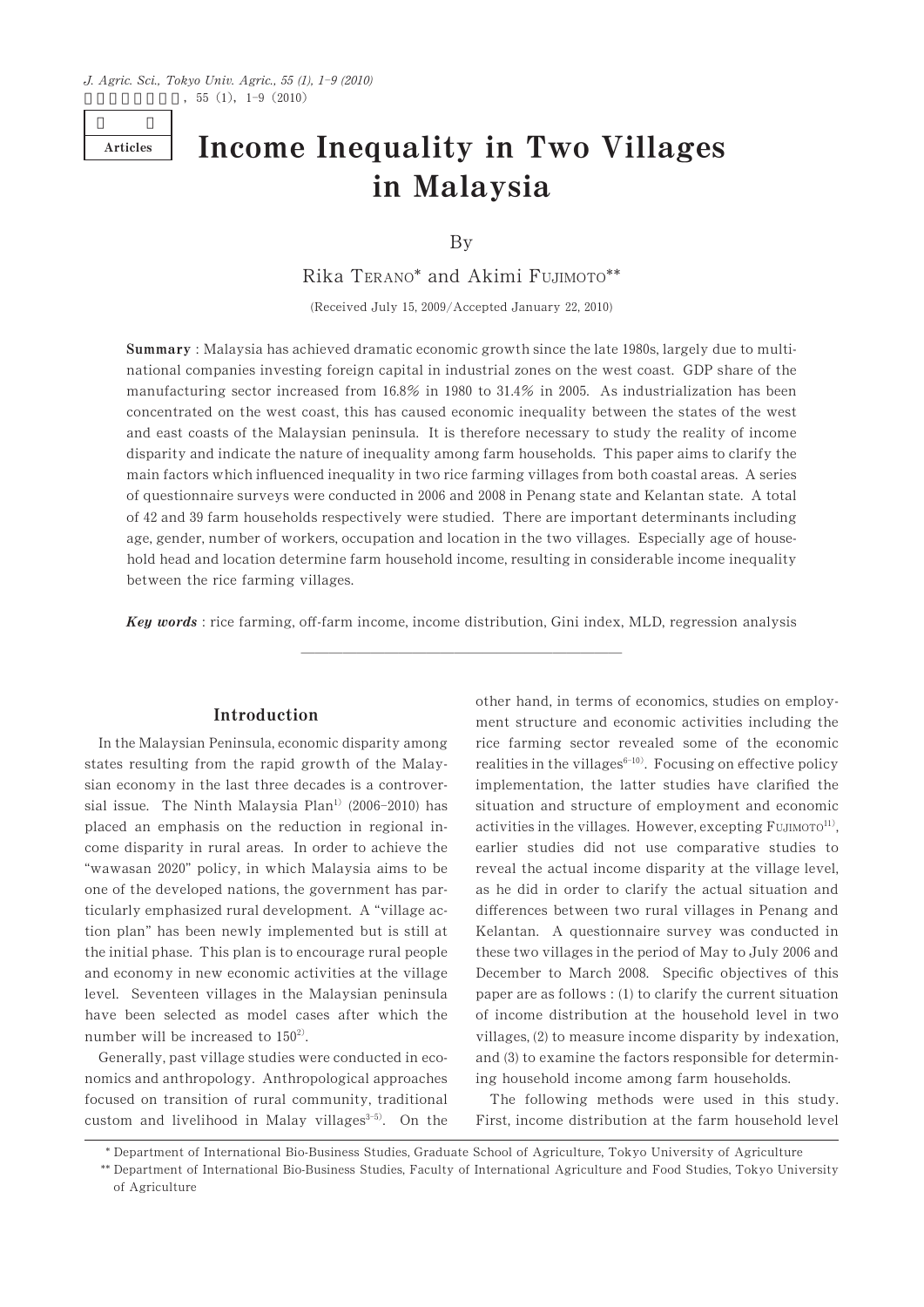ferences among farm households by major indexes ment between more and less urbanized states, regional deviation. These indexes enabled an understanding of National plan realized this social problem as a key which brought about a wide gap in household income. Eighth Plan period. Although economic growth was regression analysis. States on the east coast. ff ffi

## Poverty and Inequality in Malaysia

 $67.6\%$  of Malay people belonged in the poverty group<sup>13)</sup>. and Indians constituted 19.8% and 8.1% respectively<sup>12</sup>. It is obvious that the location factor has brought tuted 71.5% of all poor households, whereas Chinese the situation of impoverished Malays in rural areas<sup>19</sup>. poverty among all ethnic groups, Malays, Chinese and age of poor households showed that Malays consti-Because agriculture, forestry, livestock and fishing

 $15 - 18$ ) nomic gap among ethnic groups.  $1990^{20}$ . This is because agriculture, forestry, hunting Malays was highest at 0.4324 in 1970. As many studies siderable regional gap between more developed and implemented from 1971, in order to eliminate the eco-<br>the higher Gini coefficient from 0.263 in 1980 to 0.436 in 1957

currency acquisition<sup>1)</sup>. It has played a vital role in the  $i$ ndustry in GDP jumped from  $12.2\%$  in 1970 to  $31.4\%$  in 2005, while the agricultural sector declined from  $32.1\%$ to 8.2%. In Malaysia, manufacturing and trading in Studies of inequality in the merchandise occupied 80.5% of the gross exports in 2005. This sector has been the most efficient in foreign Malaysian economy and achieved high development in the past three decades. Factory zones for manufacturing products have been located mainly on the west coast of the Malaysian peninsula due to the convenience in transportation. 1980

Labour demands in industrial zones have increased, and Malay people started to seek employment as factory workers. While the increase in job opportunities

the reality of the income gap and of the specific groups issue<sup>1</sup>, reporting that this gap had widened during the Third, determinants of household income in the two recorded in all states<sup>1)</sup>, composite index by state in villages were clarified by T-test and logarithm linear 2005<sup>1</sup> showed the trend of wider inequality in the in the two villages was measured for the household in the urban states started to provide cash income to employed workers, agriculture was still the dominant incomes. Second, we focused on computing income dif-<br>sector in other states. Due to the difference in employeconomic disparity has become an acute issue. The

 $(19)$ Related studies have analyzed regional inequality by the profile of national data which included GDP, con-Before the introduction of direct investment in the centration of population, and household income among manufacturing industry, controversial issues were lim- all states. Further to the widening of regional inequalited largely to the poverty problem in Malaysia. Up to ity, wide gaps between urban-rural states and between the 1970s Malaysia had faced a serious incidence of Malay-other ethnic groups were clarified. Disparity Indians. A study undertaken to compute the percent-<br>between urban-rural, 1:1.83 between Chinese-Malay,  $1: 2.04$ 1:1.42 between Indian-Malay in 1997

rated 80.8%, compared to only 33.1% in urban areas<sup>12)</sup>. coast and the rest of the Malaysian peninsula. Johor, before 1980, as shown by  $Z_{IN}$  and  $SHART^{14}$ . In rural areas, population in such industrialized states<sup>1)</sup>. As a result, <sup>4)</sup> In rural areas population in such industrialized states<sup>1)</sup> industrialization, regional disparities in economic growth Penang and Selangor states are representative urbanized It also found that in rural areas Malay poor households about an imbalance in development between the west sectors were the dominant industries in rural areas, states which have major industrial zones. The population who moved away from rural areas and the influx There were no substantial changes in the situation of the factory workers increased the percentage of the income of Malay people was much lower than the industrial zones, concentrated infrastructure and outflow of labour from the rural sector, caused a conless developed states. Less developed states included age of poor households. The New Economic Policy was Terengganu, Kedah, Kelantan, Pahang and Perlis, with and fishing were the major sources of employment in rapidly in Malaysia. The share of the manufacturing these regions. As a result of the rapid expansion of have come to the surface in the Malaysian peninsula.

> rower through setting priority<sup>21)</sup>. However, for ine-Studies of inequality in the Malaysian peninsula have been conducted over five decades. To reduce the inequality among ethnic groups, the government implemented the Bumiptra policy to make the gap narquality between more and less urbanized states, no effective policy was implemented. Although the government started a "village action plan" in selected villages to activate economic activities and local enterprises, studies on inequality at the village level are limited, and not sufficient to contribute to knowledge of the project at the village level along with varied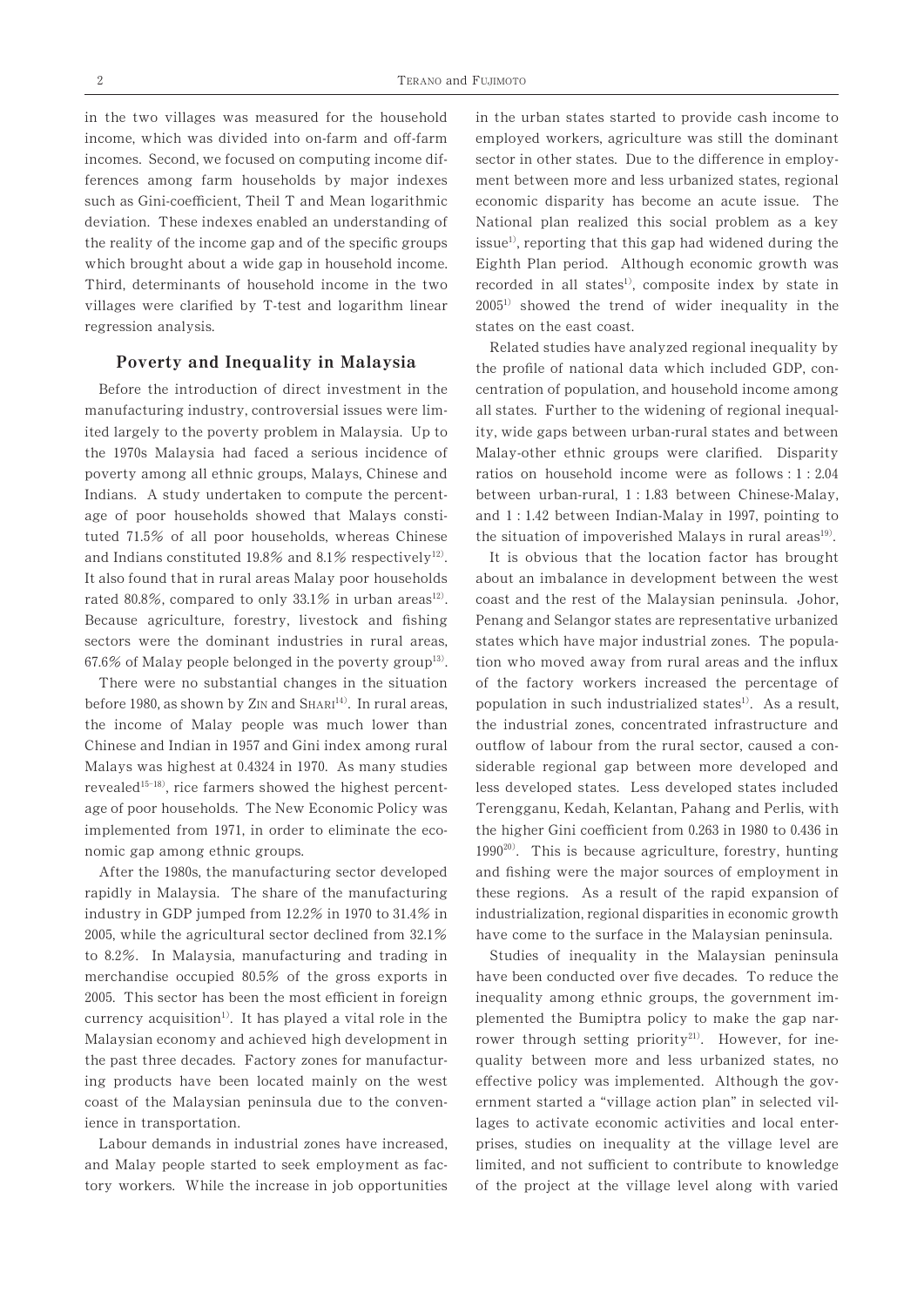characteristics and contexts of each state. As the ear- land to KADA. A total of 37 hectares of paddy fields in level, it is worth studying the situation of inequality paper attempts to clarify the nature of inequality in two selected villages from Kelantan state on the east coast and Penang state on the west coast. Kampung Hutan Chengal (Kg. HC) is located in

# Characteristics of the Areas and Farmers Studied

Kelantan states. As shown in Table 1, the total number began to address this central issue by establishing rice of farm households studied was 42 and 39 respectively in the two areas. Figure 1 illustrates the location of both study villages. 2006 2008

Currently 16 rice estates are operating in Kelantan Frequency distribution of households by monthly state. Rice farmers technically changed their tenurial income in the two villages is shown in Table 2 and status from owner farmers to landlords, renting their

Table 1 The outline of the study villages, 2006 and 2008

| Items                                      | Kg PTBB. | Kg.HC,<br>Penang (2006) Kelantan (2008) |
|--------------------------------------------|----------|-----------------------------------------|
| Total households                           | 134      | 137                                     |
| Number of households studied               | 42       | 39                                      |
| Full-time (paddy only)                     | 17       | 3                                       |
| Part-time                                  | 25       | 0                                       |
| Others (landord)                           | 0        | 36                                      |
| Average family size(persons)               | 5.6      | 5.0                                     |
| Total number of workers                    | 100      | 85                                      |
| No. of farmers by tenurial status          |          |                                         |
| Landlord                                   | 10       | 36                                      |
| Landlord-owner farmer                      |          | 1                                       |
| Landlord-tenant farmer                     | 0        | 2                                       |
| Owner farmer                               | 21       | 0                                       |
| Owner-tenant farmer                        | 16       | 0                                       |
| Tenant farmer                              | 5        | 0                                       |
| Average farm size (acre)                   | 2.7      | 0.8                                     |
| No. of households by farm land size (acre) |          |                                         |
| less than $0.50$                           | 0        | 21                                      |
| $0.50 - 0.99$                              | 9        | 9                                       |
| 1.00-1.49                                  | 7        | 3                                       |
| 1.50-1.99                                  | 3        | 3                                       |
| more than 2.00                             | 23       | 3                                       |
|                                            |          |                                         |

Source: Own Survey, 2006 and 2008.

 $1987^{11}$ by this Ladang Merdeka management since 2002. Though lier studies were conducted mostly at the semi-macro Kg. HC and neighboring Kg. Manan have been operated at the village level in different states. Therefore, this there were 52 farm households in this study village in there were 52 farm households in this study village in 1978, the number had decreased to 38 farm households

> 42 and 39 respectively estates called Ladang Merdeka in the1980s<sup>11)</sup> Kelantan state, 12km from Kota Bahru on the east coast of Malaysia. This is a main rice growing area in the state ; however it faced serious problems such as the increase of idle lands and abandoned rice farms. KADA (Kemubu Agricultural Development Authority)

#### Income Distribution in Two Villages

Income Inequality in Two Villages in Malaysia 3<br>
11 state. As the ear-<br>
1and to KADA. A total of 37 hectares of paddy fields<br>
at the semi-macro Kg.HC and neighboring Kg.Manan have been operat<br>
ation of inequality in this laysian government were crucially important for farmer's and pension in the farm households. Although remittance and pension were not generated by the farmers, these supports from non-residential children and Malife. In this analysis, therefore, remittance and pension were included in total household income. In the case of Kg.HC in Kelantan state, the total income of 16 farm households was less than 1,000 ringgit per month (100  $ringgit = US$ 28 in 2009$ . On the other hand, in the case of Kg. PTBB in Penang state, 10 households had a total ,



Fig. 1 Map of the study villages in Malaysia Peninsula

Table 2 Frequency distribution of farm households in Kg. PTBB and Kg. HC by monthly income

| Farm households   |                             | Kg.PTBB, Penang (2006) |           | Kg.HC, Kelantan (2008) |                   |           |  |
|-------------------|-----------------------------|------------------------|-----------|------------------------|-------------------|-----------|--|
| income            | Frequency Average (ringgit) |                        | <b>SD</b> | Frequency              | Average (ringgit) | <b>SD</b> |  |
| less than $1,000$ |                             | 605                    | 261       | 16                     | 546               | 246       |  |
| 1,000-1.999       |                             | 1,584                  | 172       |                        | 1.390             | 351       |  |
| 2,000-2,999       | 6                           | 2.410                  | 307       |                        | 2.312             | 207       |  |
| 3,000-3,999       | 6                           | 3.470                  | 319       |                        | 3,400             | 251       |  |
| 4,000-4,999       | 10                          | 4.582                  | 296       |                        | 4.908             | $^{(1)}$  |  |
| 5,000-5999        |                             | 5.328                  | 150       |                        |                   |           |  |
| 6,000-6,999       |                             | 6.328                  | 284       |                        | 6.083             | $\Omega$  |  |
| 7,000-7,999       |                             | 7.446                  | 71        |                        | 7.092             | 0         |  |
| more than 8,000   | o                           | 9,808                  | 2,557     |                        |                   |           |  |
| Overall average   | 42                          | 4.792                  | 2.793     | 39                     | 1.824             | 1,617     |  |

Source: Own Survey, 2006 and 2008.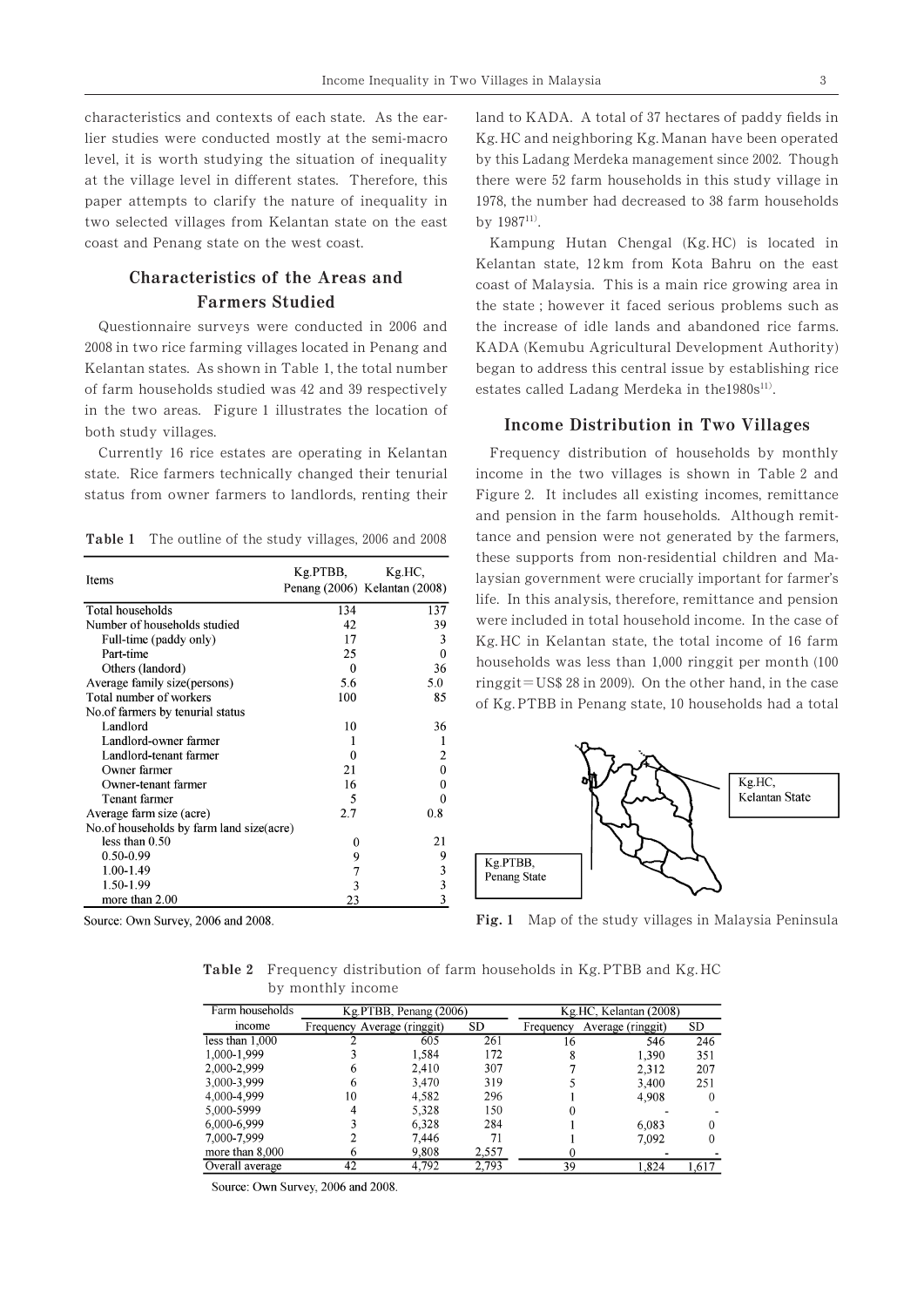Table 3 Frequency distribution of farm households by monthly on-farm and off-farm income in Kg. PTBB and Kg. HC

| Kg.PTBB, Penang (2006) |          |         |           |          |          |           |         | Kg.HC, Kelantan (2008) |           |                      |          |           |
|------------------------|----------|---------|-----------|----------|----------|-----------|---------|------------------------|-----------|----------------------|----------|-----------|
|                        |          | on-farm |           |          | off-farm |           |         | on-farm                |           |                      | off-farm |           |
| Monthly income         | Fregency | Average | <b>SD</b> | Fregency | Average  | <b>SD</b> | Fregenc | Average                | <b>SD</b> | Freqency             | Average  | <b>SD</b> |
| less than $1,000$      | 22       | 449     | 236       | 14       | 516      | 350       | 39      | 124                    | 182       | 21                   | 165      | 275       |
| 1.000-1.999            | 10       | 1.320   | 270       | 12       | 1.534    | 278       |         |                        | -         | $\ddot{\phantom{0}}$ | 1,550    | 288       |
| 2.000-2.999            |          | 2.397   | 279       | 8        | 2.452    | 196       |         | -                      | -         |                      | 2.117    | 202       |
| 3,000-3,999            |          | 3.660   | 0         |          | 3.493    | 407       |         |                        | -         |                      | 3,200    | 346       |
| 4.000-4.999            |          |         |           |          |          |           |         |                        |           |                      | 4.677    |           |
| 5.000-5999             |          |         |           |          |          |           |         | -                      | -         |                      |          |           |
| more than $6,000$      |          |         |           |          | 6.770    |           |         |                        |           |                      | 9,600    | 5.557     |
| Overall average        | 42       | 965     | 788       | 42       | 3.827    | 2,708     | 39      | 124                    | 182       | 39                   | .699     | .609      |

Source: Own Survey, 2006 and 2008.



Fig. 2 Frequency distribution of farm households by monthly income in two villages



Fig. 3 Frequency distribution of farm households by on-farm and off-farm income in two villages

4,000-4,999 ringgit per month. The house-<br>ess than 1,000 income of  $4,000-4,999$  ringgit per month. The house- less than  $1,000$  ringgit per month. In other words, the holds in the latter village generally had a higher total majority of the farm households in Kg. HC belonged in

than half of the households also had off-farm income of

income than the former. the lowest income group. In contrast, only half of the Let us now examine the level of income by source, households in Kg. PTBB belonged in the lowest onfor on-farm and off-farm sources. Remittance and pen- farm income group. Generally, the level of household sion were categorized as off-farm income. Table 3 and income appeared to be higher than Kg. HC. It is thus Figure 3 show that all households in Kg. HC had on- clear that there existed unbalanced distribution of farm income of less than 1,000 ringgit per month. More household income between the two study villages as well as between on-farm and off-farm incomes.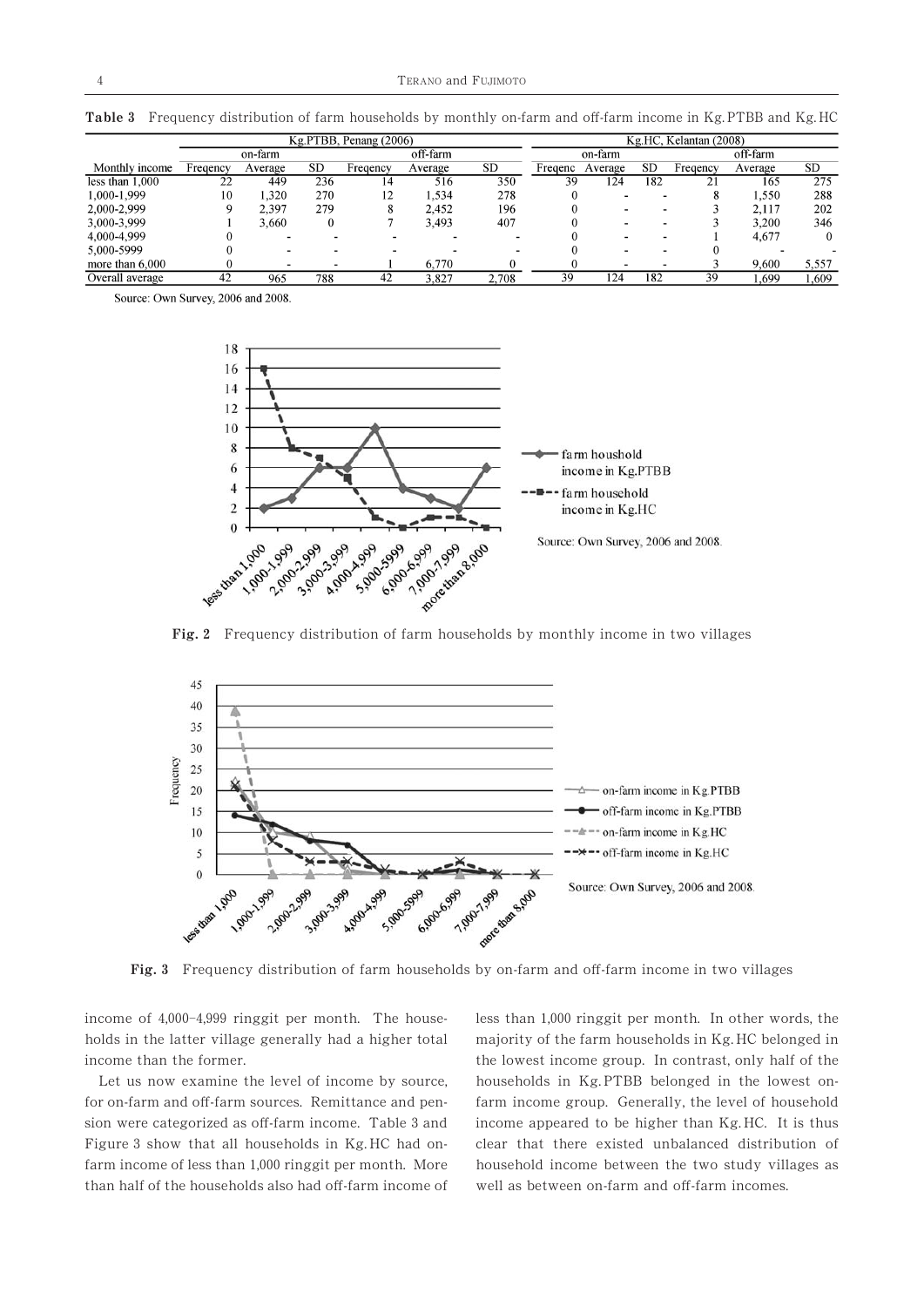22) In order to measure quantitatively the degree of indicating the consistency with Gini coefficient in that skewed income distribution, Gini coefficient and Theil the distribution of household income was more skewed index T were computed. Gini coefficient indicates the in Kg.HC. degree of concentration and income inequality in the come (Y) of an individual or household and rank  $(F)$ that the individual or household occupies in the distribution of income, and this rank takes a value between Decomposition of the MLD enables and facilitates an zero for the poorest and one for the richest. exploration of the factors referring to the level of

23) cient is defined as follows<sup>23)</sup>:<br>
MLD= $1/n\Sigma_k ln (y/y_k) = ln \overline{y} - 1/n \Sigma_k ln \overline{y}_k$ Denoting by  $\overline{Y}$  the mean income, standard Gini coeffi-  $\qquad$  inequality  $^{26)}$ .

 $=2\text{cov}(Y, F)/\overline{Y}$ .

 $\mathcal{L}$ g by  $\overline{Y}$ <br>fined a<br>=2cov<br>dex T<br>stribut<br>stribut<br>stribut<br>ogn-<br>l<br>ance<br>(gn-<br>l<br> $\sum_{n=1}^{n} (y_i/y)$ Theil index T is a measure of income inequality where which applies the notion of the entropy  $H(y)$  of an income distribution. When there is perfect equality, income distribution. When there is perfect equality,<br>the entropy of each person's income share  $H(y)$  and<br>population share  $(1/n)$  are equal, and T assumes zero<sup>15)</sup>.<br> $\overline{y}_i$  = average income in n households<br> $\overline{y}_j$  = a  $1/n$ ) are equal, and T assumes zero<sup>15</sup>

$$
\Gamma = \log n - H(y) \qquad \qquad mld
$$
  
=  $\sum_{i=1}^{n} (y_i/y) \log (y_i/y)/(1/n)$   $\alpha_j =$ 

 $1/n =$  $=$  $i$ <sub>i</sub>/y)=the income share of person *i*  $t$  = the entropy of income distribution

hold incomes in the villages. The former refers to 95 of each group in the household. In this calculation, we villagers in Kg. PTBB and 85 in Kg. HC, who were em- used data of monthly income at the household level. ployed in off-farm sectors. Table 4 shows that Gini co- Table 5 shows the decomposition of MLD according efficient was 0.33 at the individual level and 0.27 at the to the type of farm household income. In Kg. PTBB, Theil T index was 0.24 in Kg. HC and 0.20 in Kg. PTBB, farm and off farm incomes. In the case of Kg. PTBB,  $0.57$  and  $0.48$ Theil T index was 0.24 in Kg. HC and 0.20 in Kg. PTBB,

Table 4 Gini coefficient and Theil index T of income time and 0.0640238

|               |                           | Kg.PTBB, Penang (2006)   |                           | Kg.HC, Kelantan (2008) |  |  |
|---------------|---------------------------|--------------------------|---------------------------|------------------------|--|--|
|               | Individual<br>wage income | Farm household<br>income | Individual<br>wage income | Farm household income  |  |  |
|               | $n = 95$                  | $n = 42$                 | $n = 8.5$                 | $n = 39$               |  |  |
| Gini          | 0.33                      | 027                      | 0.57                      | 0.48                   |  |  |
| Theil index T |                           | 0.20                     |                           | 0.24                   |  |  |

Source: Own Survey, 2006 and 2008.

ences between specific groups and within each group<sup>24, 25</sup>). 26) ffer-To ascertain the part containing the wider inequality, we calculated the Mean Logarithmic Deviation (MLD)

Gini = 2cov (Y, F)/ $\overline{Y}$ .  $= \sum_j \alpha_j m l d_j + [\ln \overline{y} - \sum_j \alpha \ln \overline{y_j}]$ 

 $n$ =number of households  $k$ =Income of the  $K<sup>th</sup>$  $=$  $\overline{y}_i$ =average income in the j<sup>th</sup>  $T = log n - H(y)$  mean log deviation in the j<sup>th</sup> grouping  $(y_i/y) \log(y_i/y)/(1/n)$   $\alpha_j =$  weight in total households

within each particular group. It shows differences among the two grouping variables, within and between groups. Therefore, the household income was calculated for The "within" part is the weighted sum of the inequality households 'within' a particular group. The "between" They were computed for both individual and house-<br>part gave an indication of the mean income and share

farm household income was calculated for two groups tively in Kg. HC. It is clear that income distribution of full-time and part-time farmers. In Kg. HC, it was was more skewed in Kg. HC than in Kg. PTBB, and this also calculated for two groups between farm household inequality was wider in the case of individual income. incomes only consisting of on-farm income, and on-"within group inequality" was 0.0876552 for the fulltime and  $0.0640238$  for the part-time farmers. Next, distribution in two villages the state of the "between groups inequality" was 0.003626, indicating a small share in overall inequality. Table 5 shows the decomposition of MLD according

> off-farm incomes. Also "between groups inequality" was In the case of Kg. HC, "within group inequality" was  $0.0135363$  for the households with on-farm income only, and 0.3076425 for the households with both on-farm and

Table 5 Decomposition of MLD by income source in two villages

| $Kg.PTBB$ , Penang (2006) | No. of HH | MLD       | Kg.HC, Kelantan (2008)      | No. of HH | MLD.      |
|---------------------------|-----------|-----------|-----------------------------|-----------|-----------|
| Overall inequality        | 42        | 0.1520415 | Overall inequality          | 39        | 0.5135272 |
| Full-time farmer          |           | 0.0876552 | On-farm income              |           | 0.0135363 |
| Part-time farmer          | 25        | 0.0640238 | On-farm and off-farm income | 27        | 0.3076425 |
| Between-groups inequality |           | 0.0003626 | Between-groups inequality   |           | 0.1923484 |

Source: Own Survey, 2006 and 2008.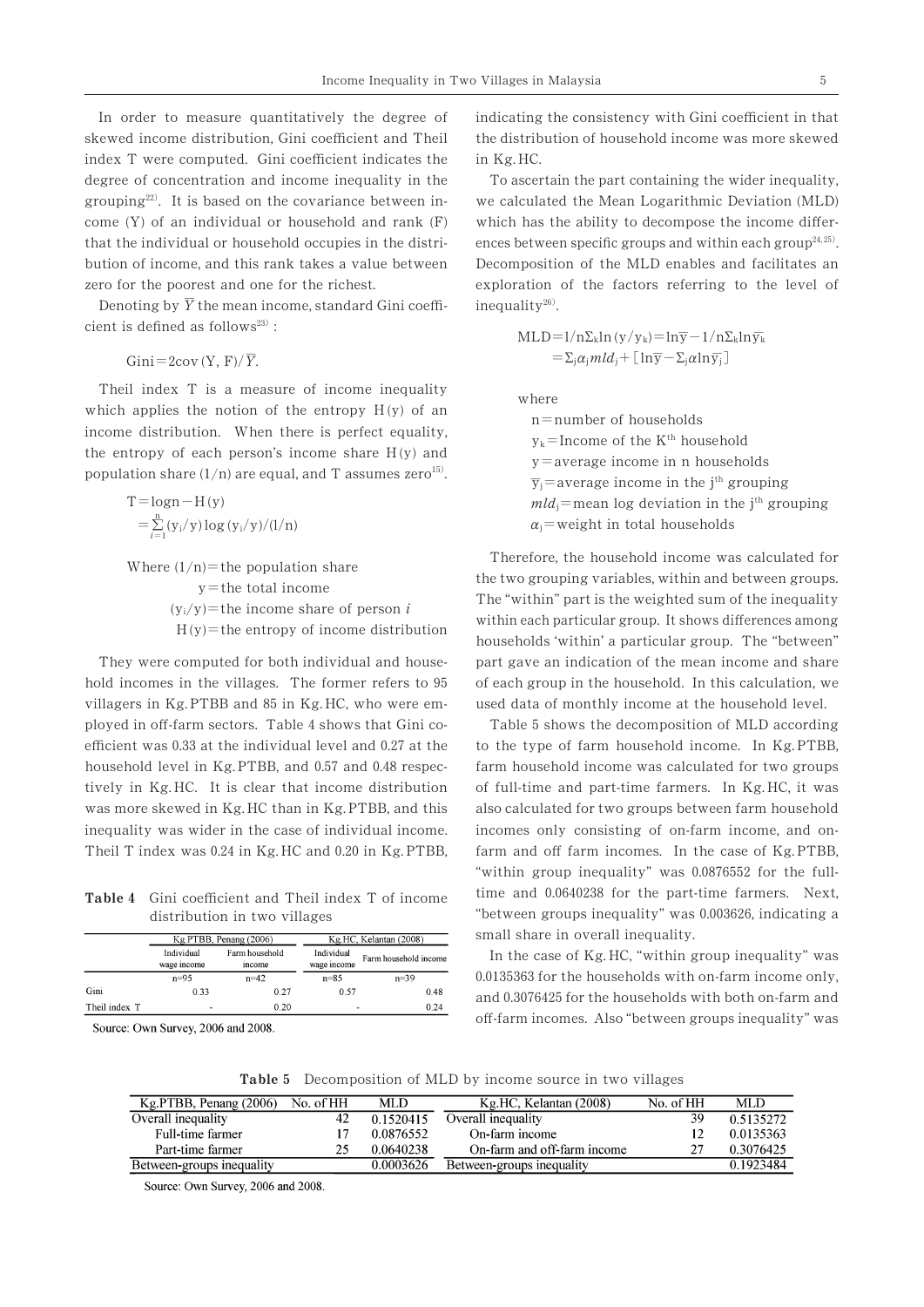|                       | 1980           | 2008           |                 |
|-----------------------|----------------|----------------|-----------------|
| Income source         | inside         | outside        |                 |
|                       | Kemubu project | Kemubu project | Kg.HC, Kelantan |
| Net paddy income      | 0.354          | 0.502          | 0.604           |
| Off-farm income       | 0.688          | 0.645          | 0.616           |
| Farm household income | 0.361          | 0.409          | 0.480           |

Table 6 Gini coefficient of farm household income Table 7 in 1980 and 2007 in Kelantan

Sources: Shand 1986 for 1980 data <sup>26</sup>, and own survey for 2008.

0.1923484. Off-farm income sources included various kinds of employment such as regular employees in factory, government servants, wage workers and selfemployed works in the informal sector. It resulted in the income differences among various employments which brought largest inequality within and between group.

 $56\%$  for those outside the project area<sup>27)</sup>. Table 6 showed off-farm economic activities contributed 42% of total bution to household income, but this can be interpreted inequality in Kg. HC, let us now examine the past changes Having identified the serious situation of income in income distribution in Kelantan. In 1961, Pasir Mas Irrigation Scheme covering Kg. HC was established for rice double-cropping operations. This village is also located in the Kemubu Irrigation Project area which was financially supported by the World Bank in Kelantan state. A comparative study of farm economy between were significant determinants of the average income. inside  $(600 \text{ farmers})$  and outside  $(300 \text{ farmers})$  of the Two points are worth mentioning in the case of Kg. HC. Kemubu Irrigation project area in 1980 discovered that First, remittance appeared to result in negative contrihousehold income for inside the Kemubu project, and to show that farm households in the lower income bution in 1980 and 2008 in Kelantan state. There was younger generation, household income could be higher, a smaller inequality amongst households inside the because income opportunities were very limited for Kemubu area than outside the Kemubu scheme in 1980. older heads of household in this village. ffi

On the other hand, Gini-coefficient of net paddy in-<br>In order to clarify quantitatively the mechanism of and outside of the project area in 1980 and 2008. It is thus clear that income inequality has grown more seripaddy income with the persistent inequality in off- as follows. farm income. ff ff

### Determinants of Income Disparity

This section attempts to ascertain determinant factors of the farm household income. Table 7 shows statisti- income (Ringgit). cal tests of differences of average annual income be- $X_1$  is natural log of the number of workers in tween two groups of farmers. household (persons).

It is clear that number of family workers, children's income, remittance, and age of the household head

Average of total annual income by farm type and income source in Kg. HC and Kg. PTBB

|                       | Kg.HC, Kelantan (2008)<br>Kg.PTBB, Penang (2006) |       |                |                                        |       |                |  |
|-----------------------|--------------------------------------------------|-------|----------------|----------------------------------------|-------|----------------|--|
| Variables             | Mean household<br>income<br>(RM/month)           | SD    | Sample<br>size | Mean household<br>income<br>(RM/month) | SD    | Sample<br>size |  |
| Farm Size             |                                                  |       |                |                                        |       |                |  |
| large                 | 3,443                                            | 1,581 | 17             | 1,679                                  | 1,671 | 10             |  |
| small                 | 2.650                                            | 1.510 | 25             | 2.379                                  | 3.084 | 29             |  |
| No. of family workers |                                                  |       |                |                                        |       |                |  |
| above average         | 3,453<br>***                                     | 1,639 | 27             | $2,752*$                               | 3,157 | 27             |  |
| below agerage         | 2,104                                            | 989   | 15             | 958                                    | 918   | 12             |  |
| Children's income     |                                                  |       |                |                                        |       |                |  |
| above average         | 3.912<br>***                                     | 1,661 | 15             | 4,221<br>s si                          | 4,640 | 9              |  |
| below average         | 2,449                                            | 1.268 | 17             | 1.594                                  | 1.609 | 30             |  |
| Remittance            |                                                  |       |                |                                        |       |                |  |
| receiving             | 2,726                                            | 1,577 | 7              | 1,424<br>**                            | 1.002 | 25             |  |
| not receiving         | 3.020                                            | 1.587 | 35             | 3.585                                  | 4.199 | 14             |  |
| Pension               |                                                  |       |                |                                        |       |                |  |
| receiving             | 2.913                                            | 1,795 | 16             | 1,685                                  | 1,175 | 9              |  |
| not receiving         | 3,007                                            | 1.452 | 26             | 2.354                                  | 3.113 | 30             |  |
| Gender of HH          |                                                  |       |                |                                        |       |                |  |
| male                  |                                                  |       |                | 2,562                                  | 3,265 | 26             |  |
| female                |                                                  |       |                | 1,475                                  | 1,238 | 13             |  |
| Age of HH             |                                                  |       |                |                                        |       |                |  |
| vounger               | 3,077                                            | 1,497 | 26             | 3,210<br>**                            | 3,762 | 17             |  |
| elder                 | 2.799                                            | 1.719 | 16             | 1.419                                  | 1.344 | 22             |  |

Source: Own Survey, 2006 and 2008.

Note: Income from children means income of children resident in the household.

:Age of HH; younger is below average, elder is above average

:Gender in Penang is not valid. Female of HH was one.

\*\*\* significant at the 1% probability level

\*\* significant at the 5% probability level

\* significant at the 10% probability level

groups tended to receive remittance from non-residential children. Second, if the head of household was of the

come in Kg. HC in 2008 was very large, reflecting the household income determination, a linear regression analysis was conducted. The following independent variables were used : the number of workers, farm size, income, a wide inequality consistently existed inside age, gender, occupation of the household head and ous in Kelantan, largely due to the increased gap in the log-transform variables. The actual model used is  $^2$ ) was only about 0.4 1980 and 2008. It is village location. However, the coeffi

$$
Y = a + b_i X_i + \dots + b_j X_j + u
$$

Where,

- -Y is natural log of the annual farm household
- $\overline{1}$
- ,
- -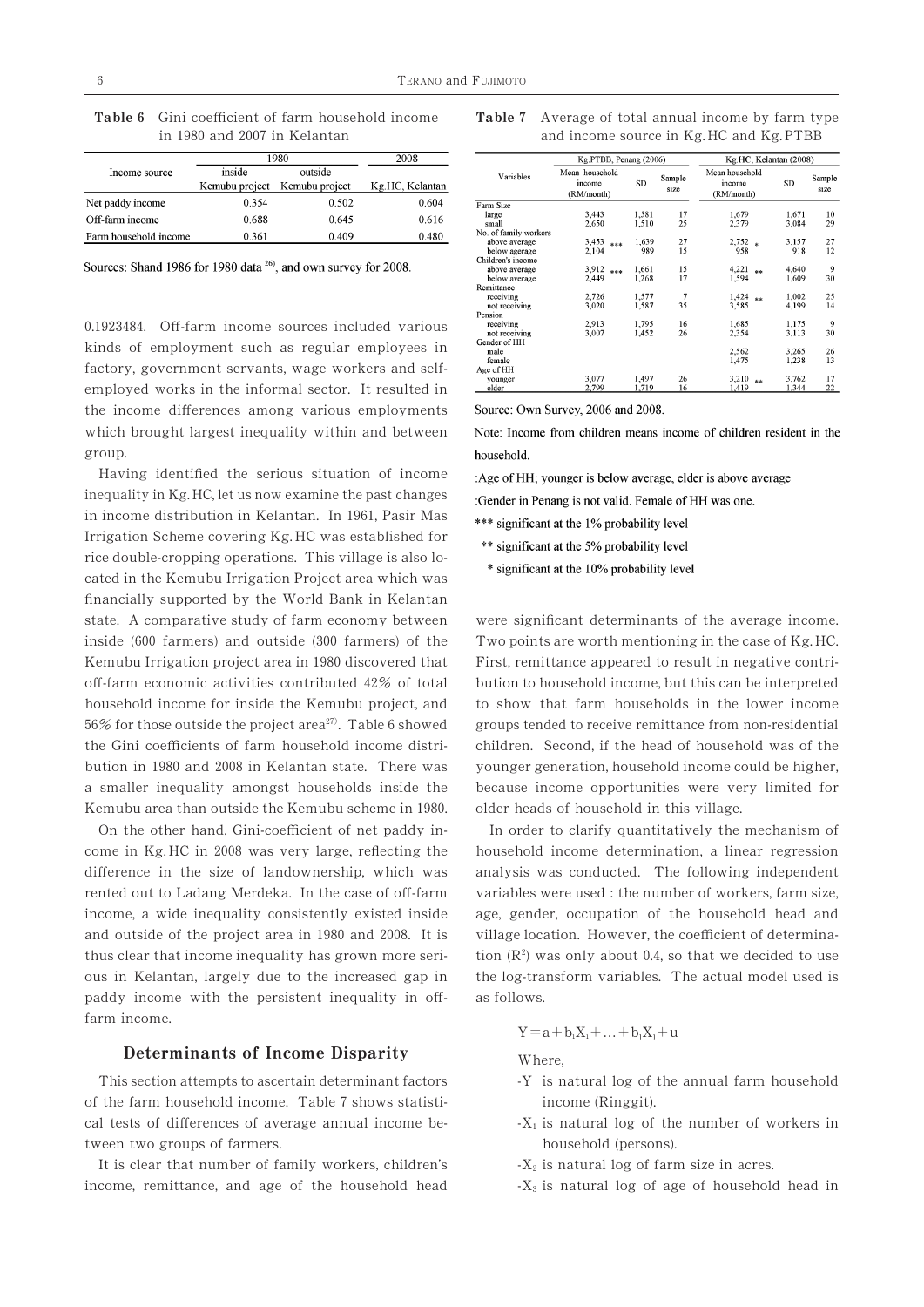- $-X_4$  is dummy variable for the gender of house-0 for woman and 1
- $_5$  is dummy variable for the occupation of household head : 0 for full time farmer and 1 for
- 0  $\mathbf{1}$

household had higher income. According to Model II, zones created job opportunities for people living around, full-time farmers. Manufacturing factories in industrial occupation and age variables, we estimated two models. clear that the coefficient of determination has been dustrialized areas. improved to  $0.621$  and  $0.593$ , indicating that the logarithm linear regression equation has a higher explanatory power. Because of the strong correlation between This paper clarified economic inequality at the vil-In Model I, regression coefficients for three variables location. The negative sign attached to the regression logarithm regression analysis. coefficient for age indicates that younger heads of The average farm household income was a mere 1, part-time farmers tended to earn higher income than and they preferred employing the younger generation. off-farm employment in the surrounding industrial We can assume this is why younger heads of household farm sector. Location characterizes the difference in the availability of job opportunity between the two income sources. Because of regional economic condivillages in that those living in an industrialized area had higher household income. It is important to note There is an opposite tendency between Kg. HC and Kg. that farm size was not a significant factor in the farm PTBB for on-farm and off-farm incomes. There are also 8 ffi ff

Regresson result on the determinants of between the two villages.<br>
farm household income in two villages and As indicated in the regression analysis, especially Table 2

|              |                           | Model I |          |                           | Model II |         |
|--------------|---------------------------|---------|----------|---------------------------|----------|---------|
|              | Regression<br>Coefficient |         | T-value  | Regression<br>Coefficient |          | T-value |
| a            | 12.844                    | ***     | 7.377    | 8.644                     | ***      | 39.121  |
| No.of worker | 0.505                     | ***     | 7.085    | 0.979                     | ***      | 6.140   |
| Farm size    | 0.138                     |         | 1.344    | 0.108                     |          | 1.023   |
| Age of HH    | $-1.058$                  | **      | $-2.580$ |                           |          |         |
| Gender of HH | 0.277                     |         | 1.205    | 0.419                     | *        | 1.826   |
| Occupation   |                           |         |          | 0.358                     | $* *$    | 2.299   |
| Location     | 0.825                     | ***     | 4.159    | 0.833                     | ***      | 4.098   |
| $R^2$        | 0.621                     |         |          | 0.593                     |          |         |
| F value      | 24.565                    |         |          | 21.885                    |          |         |
| N            | 81                        |         |          | 81                        |          |         |

Source: Own Survey, 2006 and 2008.

Note \*\*\* significant at the 1% probability level.

- \*\* significant at the 5% probability level.
- \* significant at the 10% probability level.
- : Gender (dummy) male=1 female=0

: Occupation (dummy) full-time=0, part-time=1

years. household income determination. It is also confirmed that men have higher farm household income than women. Even though our earlier analysis pointed to the severe inequality in paddy income in the case of Kelantan, the current mechanism of farm household part time farmer. income determination in Malay villages appeared to be  $-X_6$  is dummy variable for location : 0 for Kg. HC largely influenced by off-farm income, represented by the number of workers and occupation. It follows that farm household income was obviously higher in in-

# Conclusion

two villages, Kg. PTBB in Penang and Kg. HC in Kelantan lage level by analyzing the actual income differences in based on data obtained from farm household survey. the number of workers and location have positive We attempted to identify how the inequality among signs, whereas age a negative one. Age had the largest farm household incomes existed in terms of income disinfluence on the level of household income, followed by tribution, measurement of inequality by indexes and

> figure in Kg. PTBB was 4,792 per month Malaysian ring-Malaysian ringgit in Kg. HC, while the corresponding git. Farm households in Kg. PTBB appeared to obtain a higher income from not only rice farming but also level of income and wider inequality in individual and gaps in living standard among the farm households The average farm household income was a mere 1,825 ff fference in farm household income, for both on-farm and off ff

> > important factors of income determination are the number of workers in the households, the characteristics of the household heads and regional conditions. In Malaysia, there is a newly implemented policy which is called 'village action plan' for rural development. Due to the existing wide economic inequality, Malaysian government is attempting activate rural economy at the village level. Our findings suggest that the village action plan should be geared toward the creation of off-farm employment opportunities in industrializing areas.

> > Government support and projected 'village action plan' need to respond to the situation of local households at the village level. In the type of Kg. HC, it needs to provide job opportunities, especially to relatively elder villagers, in off-farm employment in order to in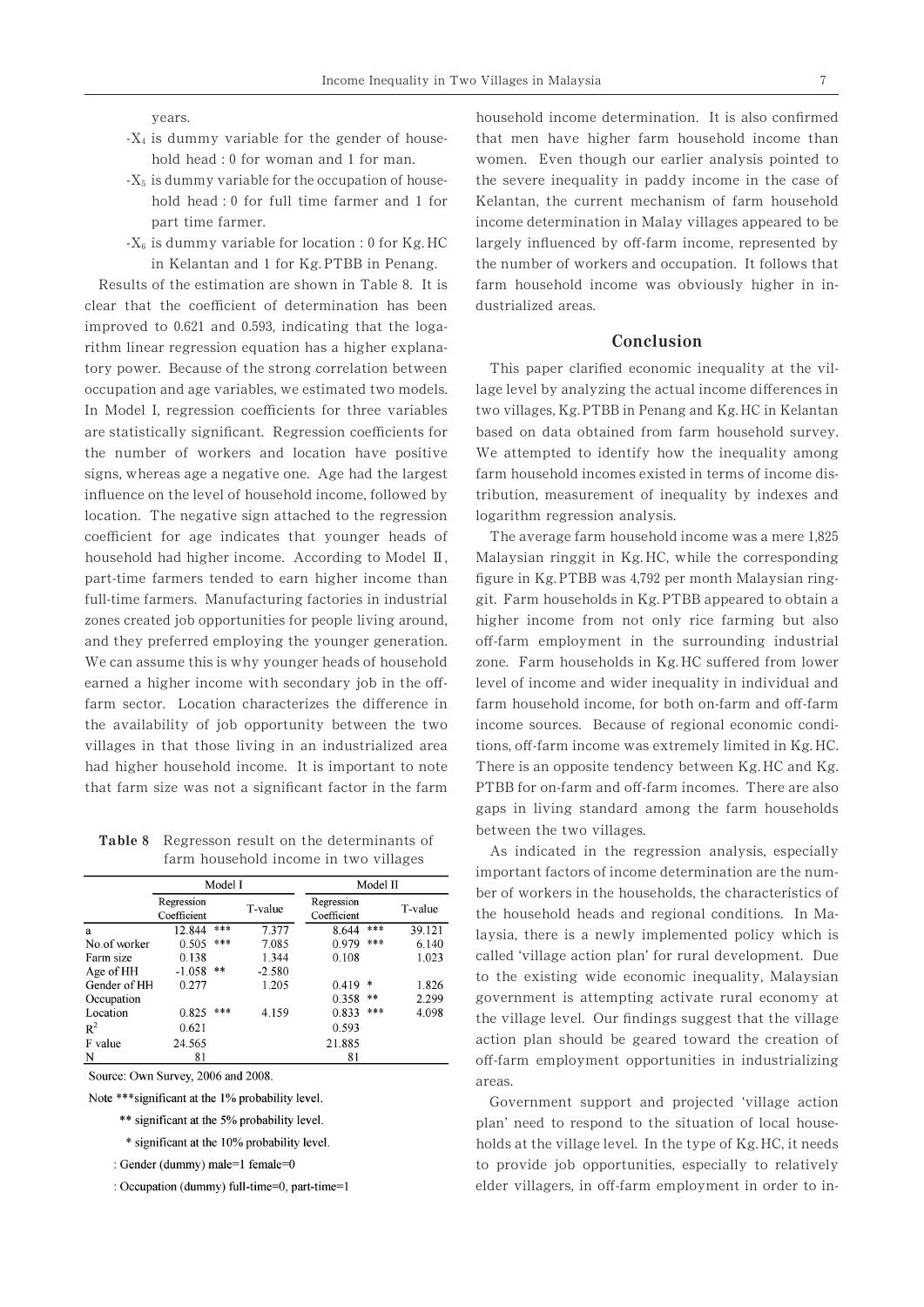crease their income. Finally, the income earning opportunities will contribute to improving their living standard which will help to narrow inequality between two villages.

# Acknowledgement

Data collection in Kelantan state in 2008 was supported by the Foundation of the Japanese Society for Asian Studies. We would like to express gratitude for the research fund provided by the society.

#### References

- 2006, Ninth Malaysia Plan 2006-2010, Putrajaya, Malaysia.
- $2)$ 2) OTHMAN, M.H., "New Straits Times", January 30, 2009.
- -THMAN AI SUBOUCHI +31, 3) J. Southeast Asian Studies, 10 (2), 214-233
- 4) TSUBOUCHI, Y., 1974, "Two villages in Kelantan peasant's 19) SALLEH, I., 200  $4)$ 11 (4), 214-233
- 5) TSUBOUCHI, Y. and R. TSUBOUCHI, 1993, "The pondok as a<br>20) ASAN, Ali, G.H., 2004, *Growth, structural change of* place of refuge : changes in a pondok in Kelantan, 1971place of refuge changes in a political interameter, i.e., referred to the property of the gional inequality in Malaysia,<br>1992", J. Southeast Asian Studies, 31 (2), 90-103 (in Japa-
- villages in West Malaysia, Universiti Malaya Press, Kuala
- 7) FUJIMOTO, A., 1995  $211 - 243$ village", In Mizuno, K. (ed.), *Rural employment in South*-<br>
east Asia, Institute of Developing Economies, Tokyo,<br>
east Asia, Institute of Developing Economies, Tokyo, Eumpur, Malaysia.<br>
Lumpur, Malaysia.<br>
TUJIMOTO, A., 1995, "Structure and changing patterns of<br>
rural employment in Malaysia : A study of rice growing<br>
village", In Mizuno, K. (ed.), *Rural employment in South*<br>
east Asia,
- 8) agement Economics, 3<br>
J. Southeast Asian Studies,  $16$  (2), 263-273. ment : Rice-growing villages in Thailand and Malaysia",
- $\frac{1}{2}$  ,  $\frac{1}{2}$  ,  $\frac{1}{2}$  ,  $\frac{1}{2}$  ,  $\frac{1}{2}$  ,  $\frac{1}{2}$  ,  $\frac{1}{2}$  ,  $\frac{1}{2}$  ,  $\frac{1}{2}$  ,  $\frac{1}{2}$  ,  $\frac{1}{2}$  ,  $\frac{1}{2}$  ,  $\frac{1}{2}$  ,  $\frac{1}{2}$  ,  $\frac{1}{2}$  ,  $\frac{1}{2}$  ,  $\frac{1}{2}$  ,  $\frac{1}{2}$  ,  $\frac{1$  $-178$ In Ouchi, T. and N. Saeki (eds.), Farmers and villages in West Malaysia, University of Tokyo, Faculty of Eco-
- Malaysia, Monograph Series on Malaysian Economic
- 11) FUJIMOTO, A., 1994, *Malay farmers respond*, World Plann-<sup>27)</sup> SHAND, S.T., 198 ing, Tokyo, Japan.
- $\mathcal{E}$ pine Economic Journal, 18 (4), 418-449. 12) SHARI, I., 1979, "Estimation of poverty lines and the incidence of poverty in Peninsular Malaysia", The Philip-
- 13) Economic Planning Unit, Prime Minister's Department,

1996, Seventh Malaysia Plan 1996-2000, Putrajaya, Malaysia.

- $14)$ inequality in Peninsular Malaysia, 1957-1970", In OSHIMA, in East and Southeast Asian countries, September 5-7, 1978, Narita, Japan, pp. 228-258. 14) Mat Z<sub>IN</sub>, R. and I. S<sub>HARI</sub>, 1977, "Some aspects of income H.T. and T. MIZOGUCHI (eds.), Proc. of the CAMS-Hitotsubashi seminar, income distribution by sectors and overtime
- $15)$ ANAND, S., 1983, Inequality and poverty in Malaysia: Measurement and decomposition, A World Bank Research Publication, Oxford University Press.
- $16)$ 16) SNODGRASS, R.D., 1980, Inequality and economic development in Malaysia, East Asian Social Science Monographs, Oxford University Press.
- 17) LIM, D., 1973, Economic growth and development in West 1. Economic Planning Unit, Prime Minister's Department, Fig. 2016. D., 1973, *Economic growth and development in West*<br>Malaysia, 1947–1970, East Asian Social Science Mono-Malaysia, 1947-1970,
	- $\frac{5}{1}$ . (I8) WAI, T.T., 1982, *Income distribution and determination in* West Malaysia, East Asian Social Science Monographs,
	- 3. (III Japanese) (19) SALLEH, L. 2004 -<br>Kebansaan Malaysia, Bangi, Malaysia, pp. 204-223 SOUGHIMAN, M.H., "New Straits Times", January 30, 2009.<br>
	TSUBOUCHI, Y., 1972, "Padi-cultivation in rain-fed field in<br>
	TSUBOUCHI, Y., 1972, "Padi-cultivation in rain-fed field in<br>
	Kelantan Malaysia : A case study in Kampong FROBOUCHI, 1, 1914, TWO VILLAGES IN RETAILLARI PEASAILLET FOR A POSTAGE FOR A LATE TO A THE LATE OF THE ISLAM STATE OF THE ISLAM STATE OF THE ISLAM STATE OF THE ISLAM STATE OF THE ISLAM STATE OF THE ISLAM STATE OF THE ISL
		- $G$ , in policion as a  $(20)$  ASAN, Ali, G.H., 2004, Growth, structural change and re-
- 3 (III Japa- 21) TORII, T., 2003 Finds of Franges in a political methanical, 1992<br>
1992", J. Southeast Asian Studies, 31 (2), 90-103 (in Japa-<br>
1992", J. Southeast Asian Studies, 31 (2), 90-103 (in Japa-<br>
21) TORII, T., 2003, "Development policies and Isl  $49(1), 19-3($ policy under the Mahathir government in Malaysia", J.
	- 22) 3, Structure and changing patterns of the efficient of variation", J. Hosei business, 41 (4), 131-135 22) TOYODA, T., 2005
		- 23) 23) COUDOUEL, et al. 2002
- $24)$ Japan, pp. 211 245.<br>
8) MIZUNO, K., 1978, "Comparative analysis of rural develop-<br>
households after rapid economic growth",  $a$ gement Economics, 39, 17-43<br>2). 263-273. SAITO, K., 2008, "Income inequality among Japanese farm  $S = \begin{pmatrix} 2.5 & 2.5 \end{pmatrix}$  (2), 263–273.<br>
(2), 263–273.<br>
(2), 263–273.<br>
(25) Oshio, T., 2004, "Trend of income disparity in the 1990s", households after rapid economic growth", J. Farm Man-
- $(2.5)$ - ORII H , K., , "Kampong Tanjong Pahang TUA, Pahang", +311 3
- 26) DAVID, J. and S. STEPHENIE, 1993 nonnes, 1983, 3 apan, pp. 133 110.<br>
10. LIM, D., 1971, Some aspects of income differentials in West Mexic, K., 1971, Kampong Lanjong Lang Lot, Lang (1971, Lang and S. Social Security, 40 (3), 277-285. (in Japanese)<br>
In Ouchi, T. and N. Saeki (eds.), Farmers and villages in<br>
West Malaysia, University of Tokyo, Faculty of of Tokyo, Faculty of Eco-<br>135-178. using consumer expenditure : 1960 to 1993 able URL http://www.bls.gov/osmr/pdf/st950100.pdf, ffairs, Faculty of Economics & Administration, Uni-<br>(17 June 2009). (17 June 2009).
	- 27) employment and rural income distribution : A case study SHAND, S.T., 1986, "Aricultural development, non farm nnsular Malaysia , *The Fhilip-*<br> *ities of Asian farmers*, April 22–25, 1985, Korean Rural<br>
	8 (4), 418–449. Center, Seoul, Korea, pp. 121-140. in Kelantan, Malaysia", In Yang-boo, C. and L. Fu-chen (eds.), Proc. Rural industrialization and non-farm activ-Economics Institute, Asian and Pacific Development